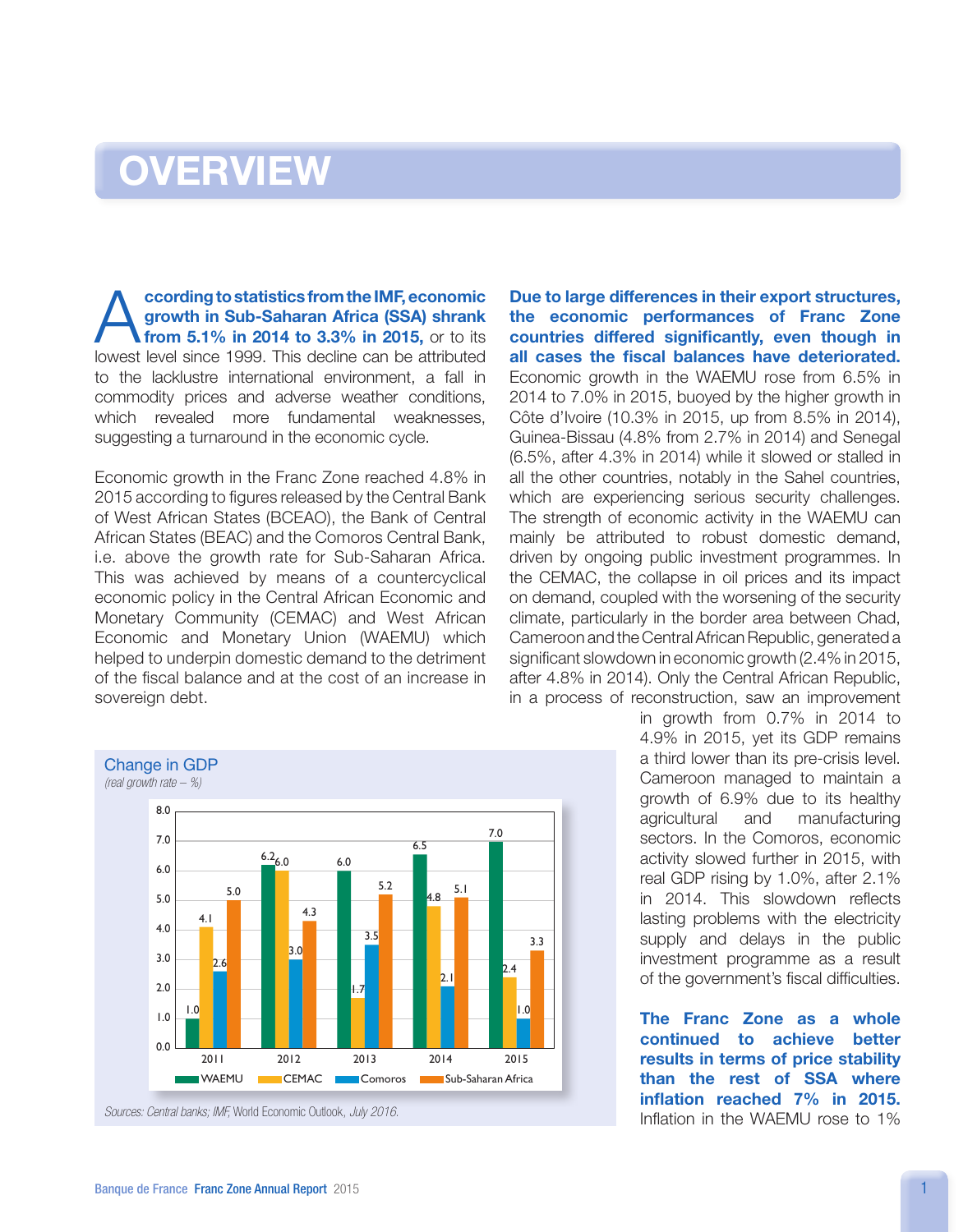

in 2015 from 0.1% in 2014 mainly due to higher price of local food, construction equipment and housing related services. In the CEMAC the average annual inflation decreased from 3.2% in 2014 to 2.5% in 2015. While lower fuel subsidies, particularly in Cameroon and Gabon, and the drop in agricultural supply created temporary inflationary pressures in the first half of 2015, inflation slowed at the end of the year due to weaker domestic demand. In the Comoros, inflation fell slightly from 1.4% in 2014 to 1.3% in 2015.

Public finances deteriorated across the whole Franc Zone. In the WAEMU, the budget deficit (on an accrual basis, excluding grants) stood at 6.5% of GDP in 2015 (against 5.9% in 2014). The widening of this deficit can be attributed in part to the rise in current expenditure (11.4%), to fund the government payroll, and more particularly to the increase in capital expenditure (15.5%) with greater public investment in infrastructure. The decline in oil revenues of over 40% in the CEMAC severely impacted the budget deficit (on an accrual basis, excluding grants) which rose from 1.8% of GDP in 2014 to 3.5% in 2015, despite lower public spending and, especially, reduced capital expenditure. In the Comoros, against the backdrop of an economic slowdown, the fiscal pressures, which have been strong in recent years, worsened throughout 2015. Indeed, the country only managed to avoid a build-up of payment arrears by one-off budget support from

Saudi Arabia and the sale of a mobile telecommunications licence. The budget deficit (on an accrual basis, excluding grants) stabilised at 10.3% of GDP in 2015, after 10.5% in 2014.

In the CEMAC and in the WAEMU, the deterioration in public finances resulted in a rapid increase in sovereign debt, and particularly in internal debt, a corollary of the development of regional bond markets that have allowed savings and the excess liquidity in the banking system to be redirected towards government needs. While the debt sustainability analyses carried out by the IMF and the World Bank continue to show a low to moderate sovereign risk for

WAEMU countries, they increasingly stress the need to increase domestic revenue and to improve the control and allocation of expenditures. In the CEMAC, according to the IMF and the World Bank, Cameroon, Chad and the Central African Republic present a high debt distress risk.

The monetary policy stance of the BCEAO remained unchanged throughout 2015, due to the fact that economic growth was strong and inflation remained well below the community standard of 3%. The accommodative stance of monetary policy of the BCEAO enabled commercial banks to refinance a very large share of their growing stock of government securities. The BEAC adopted a more accommodative stance to dampen the impact of the exogenous shock affecting the countries by: i) suspending the process of phasing out direct advances by central banks to government, ii) granting one-off advances to countries that have reached an agreement with the IMF (Chad and the Central African Republic), iii) cutting its key rates by 50 basis points in July 2015, iv) increasing bank's refinancing ceilings.

The decline in oil prices had a positive impact on the current account of the WAEMU and the Comoros but affected very negatively that of the CEMAC. The WAEMU's current account deficit narrowed from 5.2% of GDP in 2014 to 4.1% in 2015,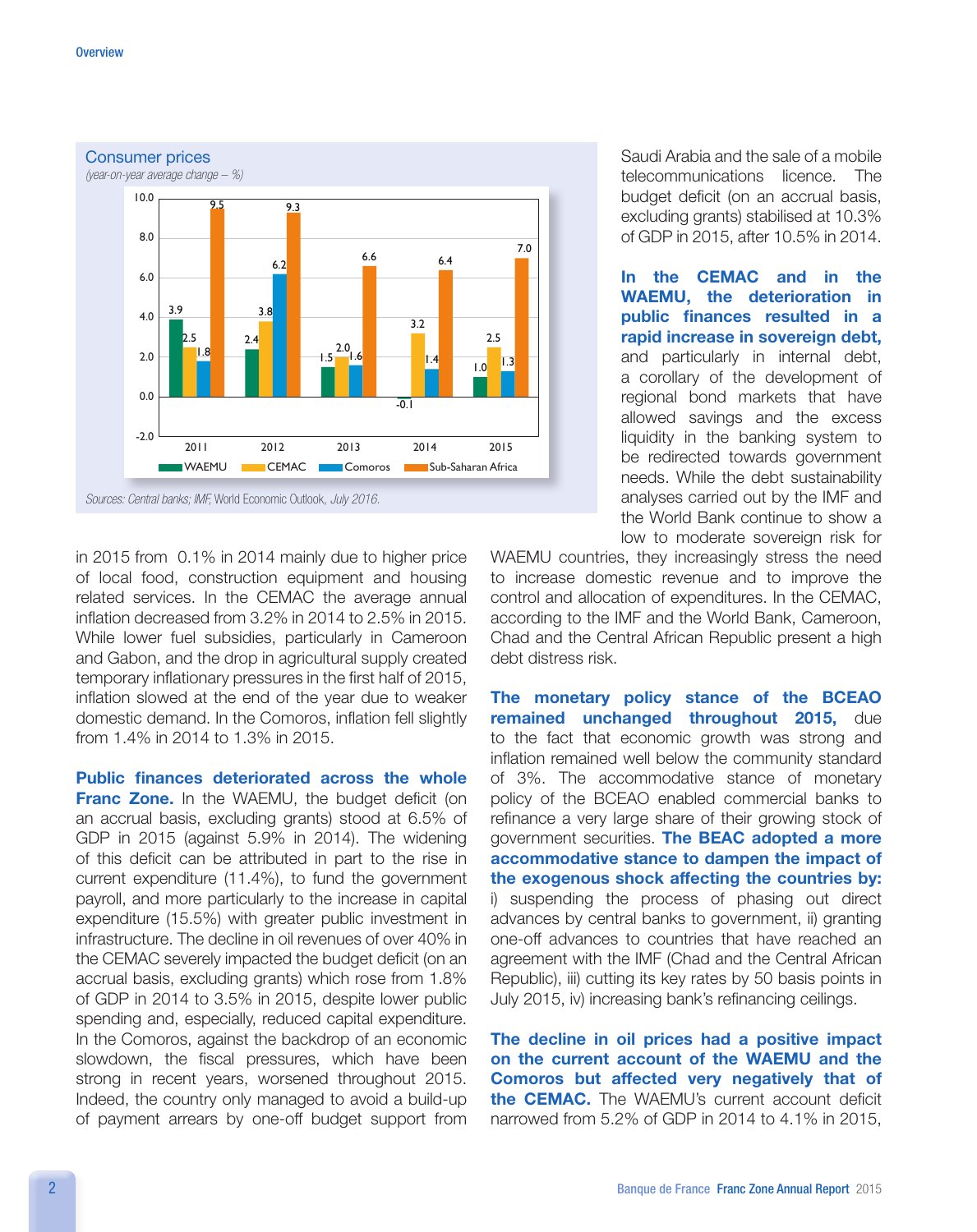due to the combination of export growth (driven by sales of cocoa, coffee, cashew nuts and gold) and a slight fall in imports thanks to the lower oil bill. Foreign exchange reserves nevertheless decreased and the external assets of the region were sufficient to cover 4.8 months of imported goods and services at end-2015, compared with 5.2 months one year earlier.

The current account deficit of the CEMAC worsened considerably, increasing from 4.1% of GDP in 2014 to 12.5% in 2015, due to the sharp decline in the trade surplus, with a fall of over 30% in income from oil exports, as well as a slight deterioration of the services balance. The external assets accumulated over the cycle of oil price rises started to be used and only stood at 4.0 months of imported goods and services at end-2015, compared with 5.2 months one year earlier. In the Comoros, the external position of the country improved significantly, with a current account surplus of 1.1% of GDP in 2015, compared with a deficit of 8.2% in 2014, thanks notably to the reduction in the oil bill. External assets were sufficient to cover 8.2 months of imported goods and services at end-2015, compared with 5.6 months one year earlier.

The ratio of external assets to money in circulation worsened in the WAEMU and especially in the CEMAC but remained, at end-2015, well above the 20% minimum threshold established in the framework of the Franc Zone agreements: 80.2% in the WAEMU (against 84.3% end-2014) and 77.1% in the CEMAC (against 89.8% end-2014). In the Comoros, this ratio improved, rising from 59.3% in 2014 to 69.8% in 2015.

Growth forecasts for SSA in 2016 were revised downwards sharply by the IMF in July 2016 due to the fact that commodity prices remained very low and further downward revisions were expected in the future. The IMF forecasts average growth of 1.6% in 2016, well below the population growth rate. Nigeria, the largest SSA economy, is expected to be in recession (–1.8%), whereas growth in South Africa should be almost flat (0.1%). Inflation growth observed in 2015 is expected to accelerate further in 2016 due to the rise in food prices caused by the serious drought in Southern Africa, as well as to the impact of currency depreciations in several countries; inflation should therefore stand at 9%.

While the Franc Zone should perform better overall than SSA, the divergence between growth rates in the WAEMU and the CEMAC is expected to increase in 2016. According to BCEAO forecasts for 2016, growth should accelerate slightly in the WAEMU to 7.1%. This outlook nevertheless remains subject to many downside risks: difficulties encountered in consolidating public finances, the deterioration in the security climate (in particular in the Sahel), uncertainties over developments in commodity prices exported by the countries in the Union, and the weaker outlook for the global economy. Inflation should remain low at 0.9%, against 1% in 2015. According to the BEAC, economic activity is expected to slow down in the CEMAC in 2016. Oil revenues and hence domestic demand should remain weak, while the countercyclical fiscal policies implemented by the countries in the area cannot continue to be pursued without jeopardising the sustainability of public debt. Growth is expected to come in at 1.7 %, or at a much lower rate than that of population growth. Inflation should rebound to stand at 3%. In the Comoros, the central bank is expecting GDP growth to increase to 3% in 2016, benefiting in particular from the improvement in the energy situation and the start of activities of the new telecommunications operator. Inflation should remain contained.

The very different outlook for Franc Zone countries should not mask the existence of a common challenge: laying the foundations for sustainable, endogenous growth. The sharp economic downturn in the CEMAC underscores the overreliance of the countries of the sub-region on oil prices. The WAEMU is now benefiting from a catch-up effect following the conflict in Côte d'Ivoire and from the implementation of major infrastructure construction projects, whose effectiveness, and in particular spillover effects on the private sector, as well as fiscal sustainability remain to be seen. For all Franc Zone countries as a whole, a strong and sustainable growth path requires structural reforms aimed at broadening the diversification of the economies and, at the same time, improve their competitiveness. The diversification of Franc Zone countries has been at a standstill for 20 years, and has even receded in some countries; the share of the industrial sector in Franc Zone economies has thus fallen overall. And yet, long-term economic growth depends on developing a sufficient number of different companies to take up the slack in the event of lasting fall in commodity prices